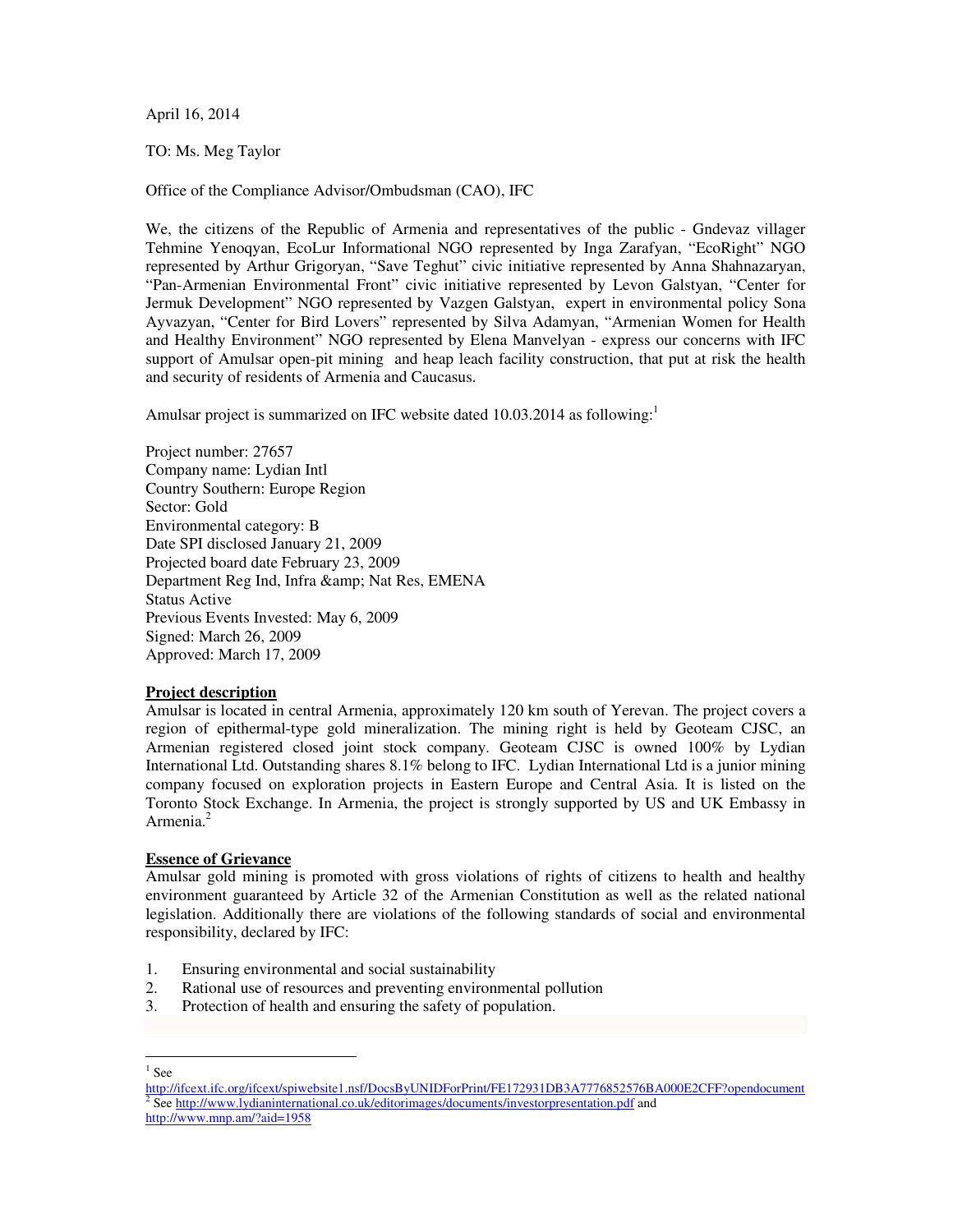Substantiation of the mentioned statement is presented below:

### **Violations of Legislation**

**Water and soil:** Amulsar deposit contains about 0.9 g/t gold, as well as admixtures, including highly toxic lead, cadmium, etc.<sup>3</sup> Total concentration of toxic metals exceeds the concentration of gold and silver. Concentration of admixtures is detected in the ore sample analysis carried out by Radman Association upon the order of Lydian International Ltd. If 2.5 million ounces of gold is mined, 56 million tons of dumps with admixtures will be formed. Admixtures will contaminate the main water resources in Armenia - water basins of Vorotan and Arpa Rivers, Kechout and Vorotan reservoirs as well as Lake Sevan, grossly violating the **Water Code of Armenia.<sup>4</sup>** Land areas - pastures, meadows and protected territories - surrounding Amulsar and the mentioned water resources will be exposed to pollution with toxic substances, too. Nevertheless, the Lydian International Ltd keeps silence about the presence of toxic admixtures and their impact on health and environment. Environmental impact assessment (EIA) report of Amulsar open-pit mining project submitted for environmental expertise of the Ministry of Nature Protection doesn't mention anything about the risks, which violates the requirements of **RA Law on Environmental Impact Expertise**. 5 On our part, we regard it as intentional concealment of information from competent bodies, local population and general public.

**Lake Sevan:** Territory of Amulsar project, including its infrastructures - open-pit mines, roads, heap leach facility, waste and industrial tail disposal facilities, warehouse facilities, including the warehouse for explosives – is mostly are located in then catchment area of Lake Sevan in the immediate impact zone. Lake Sevan is a national and strategic priority in Armenia and Caucasus Region with its freshwater reserves of 35 billion cubic meters. According to **RA Law On Lake Sevan**, Kechout and Spandaryan reservoirs are a part of Lake Sevan catchment basin, as well as Arpa and Vorotan river catchment basins,<sup>6</sup> meanwhile any activity having adverse impact on Lake Sevan ecosystem is banned in the central zone, in zones of direct and indirect impact.<sup>7</sup> These restrictions were neglected within the EIA report of Amulsar project and did not consider the likely risks for Lake Sevan ecosystem.

In the meantime, Scientific-Expert Committee on Lake Sevan Preservation, established on the basis of RA Law on Lake Sevan, gave its negative opinion on Amulsar project.<sup>8</sup> The Scientific-Expert Committee opinion (letter NЕ/18/2012) states: *"The place for tail accumulation at the height of 2570- 2360 meters is located in a distance of several kilometers to the epicenter of a disastrous quake in 735. The project doesn't have any calculations and risk projections for a quake with a magnitude of 10… The territory of the tail accumulation has numerous outlets of ground waters, which will spread toxic substances from the tails to the Vorotan River, then through Vorotan-Arpa tunnel to Lake Sevan… Explosives may activate landslip processes with their unpredictable consequences…."* 

Reports of Radman Associates show that radon concentration exceeds 400 Bq, but EIA report of Amulsar project did not say anything what measures shall be undertaken to reduce its levels<sup>9</sup> that caused serious concerns of the Scientific-Expert Committee.

**Uranium:** According to studies, reserves of uranium in Amulsar are estimated to be up to 76 tons and those of thorium - 100 tons.<sup>10</sup> Complainants think that Amulsar open-pit mining of gold quartzite may

-

<sup>&</sup>lt;sup>3</sup> H.Avagyan. "Ways and Prospects of Mining and Metallurgical Industries in the Republic of Armenia", "Gitutyun" Publishing House, Yerevan, 2011

<sup>&</sup>lt;sup>4</sup> RA Water Code, Article 98 on Protection of Interconnected Ecosystems and Landscapes and Article 99 on Primary Requirements towards the Protection of Water Resources

<sup>5</sup> RA Law on Environmental Impact Expertise, Article 5

<sup>6</sup> RA Law on Lake Sevan, Article 3

<sup>&</sup>lt;sup>7</sup> RA Law on Lake Sevan, Articles 8 and 10

<sup>&</sup>lt;sup>8</sup> Authorities of the Scientific-Expert Committee are laid down in RA Law on Lake Sevan, Articles 19, 20 and 21 9 See

http://www.geoteam.am/media/documents/Technical%20Reports/Impact%20Assessment%20Reports/Radioactivity\_Impact \_Assessment\_Radman.pdf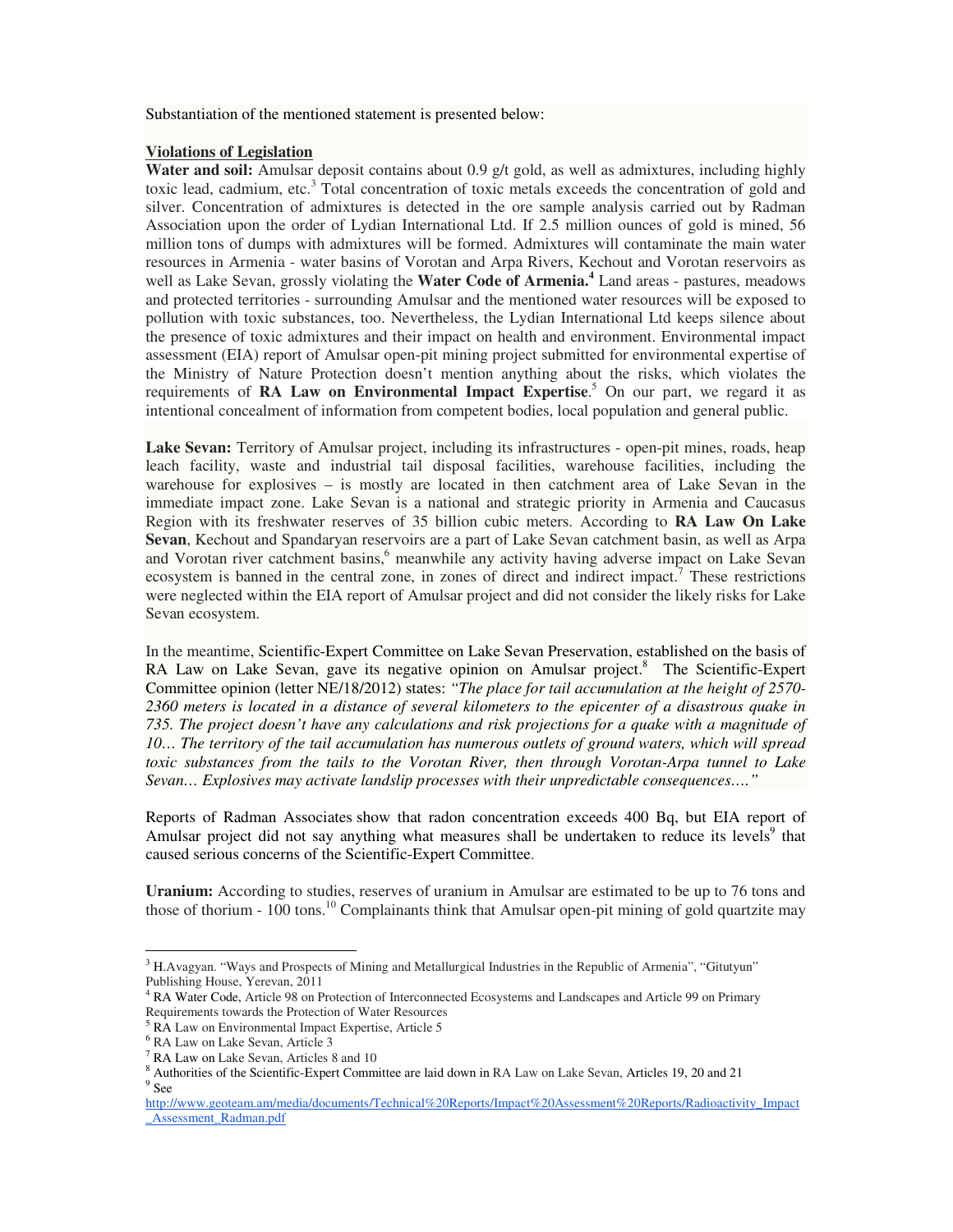also touch uranium deposits causing radioactive contamination of the area, particularly affecting Jermuk resort, Gndevaz, Saravan and Gorayk villages. In order to avoid these risks, there is a need for mapping the precise borders of uranium reserves. Meanwhile, uranium is a strategic raw material and its exploration is the monopoly of Armenian-Russian Mining Organization under **RA Government Decision N234** dated on 06.03.2008.<sup>11</sup> So, Geoteam's statements on uranium cannot be considered reliable, unless the company applies to Armenian-Russian Mining Organization requesting to map borders of Amulsar uranium deposit.

**Red-listed species:** According to studies of WWF-Armenia in 2013, there are a number of Red Book species detected in Amulsar and its adjacent areas. Those include one species of plants - Potentilla Porphyrantha, two species of lizards, eighteen species of birds and four species of mammals. EIA report of Amulsar project fails to provide adequate information on endangered plants and animals, stating that the project territory contains only one species - the Caucasian brown bear.

Implementation of Amulsar project violates requirements of **RA Mining Code** that bans mining in habitats of red-listed plants and animals, as well as migration corridors for animals.<sup>12</sup> It also violates **RA Law on Flora** which states that *"any activity resulting in the reduction of red-listed plant species and deterioration of their growth places is banned,"* <sup>13</sup> as well as **RA Law on Fauna** stating that *"any activity resulting in the reduction of red-listed animal species and deterioration of their growth places is banned."*<sup>14</sup>

**Jermuk Resort**: Amulsar project poses essential risks for Jermuk resort located in a distance of 12 km from Amulsar. Jermuk is rich in hot springs and mineral water and famous for health facilities and the production of "Jermuk" bottled mineral water, being exported by Armenia. By **RA Government Decision N1064-N** "On Declaring Jermuk Town as a Tourism Center" dated 18.09.2008, Jermuk was recognized as a tourism center. Under Jermuk Development Plan, the border of tourism zone approaches Amulsar in a distance of 2-4 km. Jermuk residents think that Amulsar project will have its adverse effects on Jermuk brand as a resort and they will get deprived of their income. Despite residents' demands, Jermuk was not included in Amulsar project affected zone,<sup>15</sup> while residents' negative opinion on the project was not included in the list of the documents considered in EIA report. $16$ 

**Heap leach Facility**: Lydian International Ltd started buying land areas in Gndevaz Village for construction of the tailing dump. But the construction project of the heap leach facility does not mention any 'tailing dump', instead using another term - 'waste landfill.' By us this is regarded as another attempt to conceal information and real risks from the population.

### **Steps Taken to Solve the Problem**

Representatives of the concerned public have applied several times to IFC, Lydian International Ltd and its Armenian subsidiary Geoteam CJSC for public consultations.<sup>17</sup> Nevertheless, Geoteam CJSC not only did not take into consideration the concerns related to project risks, but also posed certain threats to its opponents. On 9 June 2012, "Jermuk Will Not Become a Mine" civic initiative organized a hiking to Amulsar with over 100 participants - representatives of the civic society. Geoteam CJSC did not allow entering the territory, but organized a rally of employees with offensive posters

 $\overline{a}$ 

<sup>10</sup> G.P.Aloyan, "Resource Potential of Radioactive Raw Materials in Armenia and Its Development Perspectives," *Mining Journal*, Issue 6, Moscow, 2007

<sup>&</sup>lt;sup>11</sup> RA Government Decision N234 dated on 06.03.2008

<sup>&</sup>lt;sup>12</sup> RA Mining Code, Article 26

<sup>&</sup>lt;sup>13</sup> RA Law on Flora, Article 17

<sup>&</sup>lt;sup>14</sup> RA Law on Fauna, Article 18

<sup>&</sup>lt;sup>15</sup> See the claim of Jermuk resident Victoria Grigoryan

<sup>&</sup>lt;sup>16</sup> See the letter of Jermuk Community Councilhttp://ecolur.org/hy/news/mining/open-letter-by-jermuk-mayor-vardan-

hovhannisyan-to-geoteam-company/3911/

<sup>&</sup>lt;sup>17</sup> See the respective applications dated  $08.07.2011$ , 13.03.2012